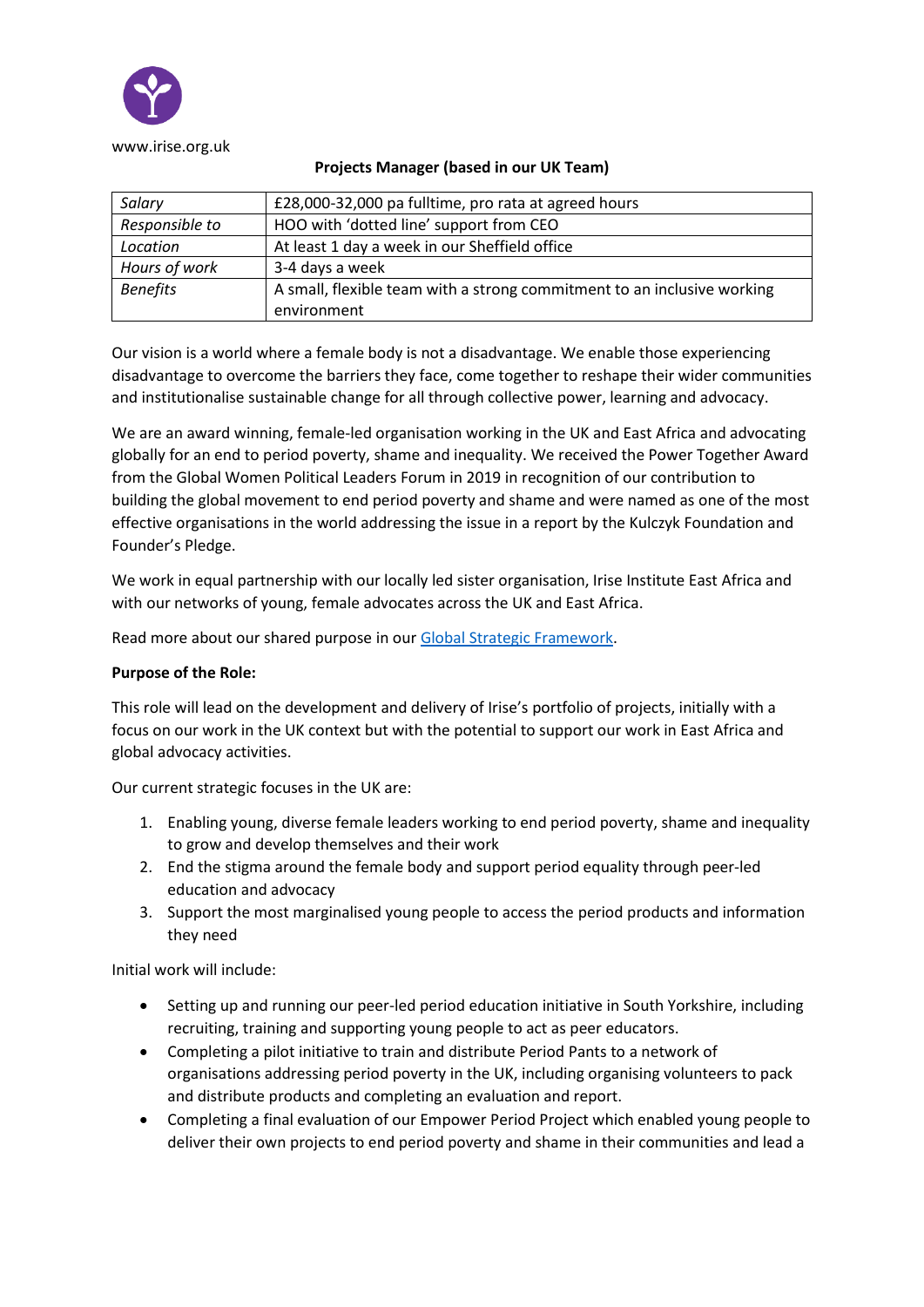

www.irise.org.uk

joint piece of national advocacy alongside developing plans to transition the youth-led Empower Period Forum and Network into the next phase of work.

• To input into fundraising plans and development of new concepts and cases for support for the UK context.

To be successful in this role, you will need to:

- Live and breathe our values.
- Be willing and able to seek out and develop new opportunities for Irise
- Be excited about developing your skills and leadership capacity

#### **General Responsibilities:**

### *Project Planning and Design*

- Creating detailed and fundable project plans (including budgets, activity plans, evaluation frameworks, case for support, risk management, safeguarding, and funder and stakeholder management) that meet Irise International's strategic objectives
- Building and nurturing partnerships with external organisations necessary to achieve strategic goals and to build effective project plans
- Feeding into strategic and operational discussions about team structure and core funding to ensure all resources (including physical resources, HR, training, etc.) necessary for effective project delivery are available
- Identifying medium and long term funders and developing funding strategy for work beyond fully funded phase of project work

# *Project Delivery*

- Responsible for managing and tracking all aspects of project delivery and ensuring projects achieve objectives within target timeframes and with available resources
- Manages team, including more senior team members, junior staff, and volunteers responsible for delivering projects effectively
- Manages all project documentation, including but not limited to project initiation documents, partnership agreements, activity plans and monitoring frameworks, and internal and external reporting
- Contributes to delivery of practical tasks where required
- Actively manages relationships with all stakeholders to ensure all involved are satisfied with project progress
- Actively adapts project activities and plans to changing situations or in response to evaluation data or stakeholder feedback. Justifies changes to all stakeholders and internally
- With support of Safeguarding lead, responsible for ensuring project is delivered in accordance with safeguarding policies

# *Project Evaluation*

• Creating evaluation frameworks, and ensuring necessary evaluation tools are available and team are able to use them to collect data necessary for evaluation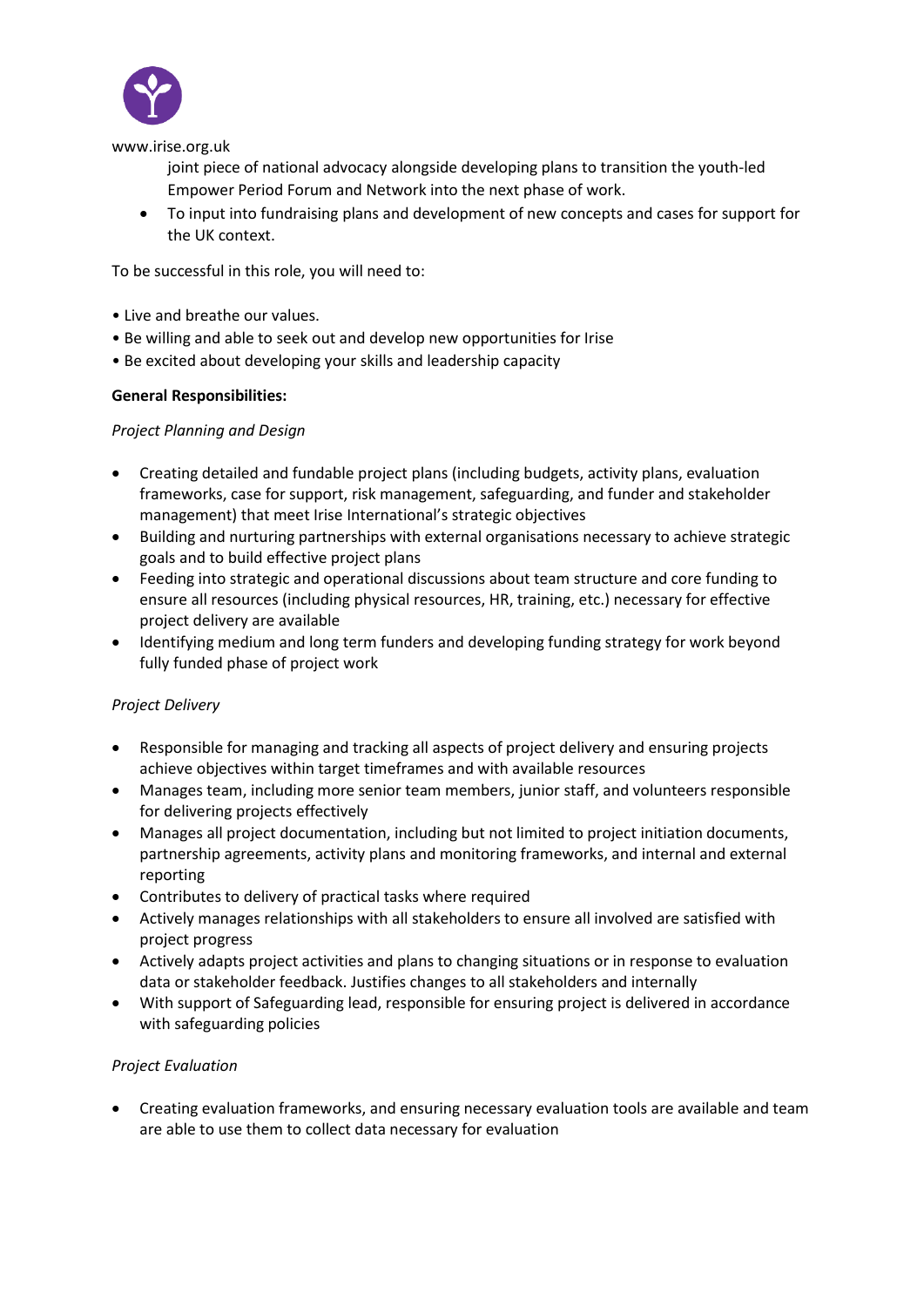

www.irise.org.uk

- Responsible for analysing evaluation data to gain insights into how to improve project work and demonstrate impact in line with project objectives or supporting individuals responsible for evaluation to achieve their goals
- Presents and summarises evaluation data to all stakeholders (internal and external) and actively manages expectations and leads on any adaptions necessary to achieve project goals.
- Uses evidence of impact to improve existing projects and to plan and fund future work.

### *Communications*

• Working with the CEO to develop and deliver appropriate external communications, including social media content and press releases when required or working with individuals responsible for developing communications materials to ensure relevant content is available.

#### **Person Specification:**

Experience:

### *Essential:*

• Previous experience of project management in the UK charity sector

### *Desirable:*

- First-hand experience or knowledge of Irise's work or related areas of work including working with young people, addressing period poverty and shame or gender equality related policy and advocacy work.
- Previous child protection and safeguarding training and/or related qualifications
- Previous leadership/mentorship/project management training or related qualifications
- Any other formal or informal training related to the key responsibilities of the role

# Skills:

# *Essential:*

- Must have a good command of English written and spoken
- Be a confident communicator and presenter
- Have experience of volunteer management and working with young people
- Be a starter-finisher with experiencing designing, funding, delivering and evaluating projects
- Have experience working with multiple stakeholders at different levels.
- Have experience of quantitative and qualitative data analysis
- Have experience using a CRM to track contacts
- Be able to manage competing priorities with success

# *Desirable:*

• Experience of campaigning, advocacy or policy work on gender equality and/or social justice issues